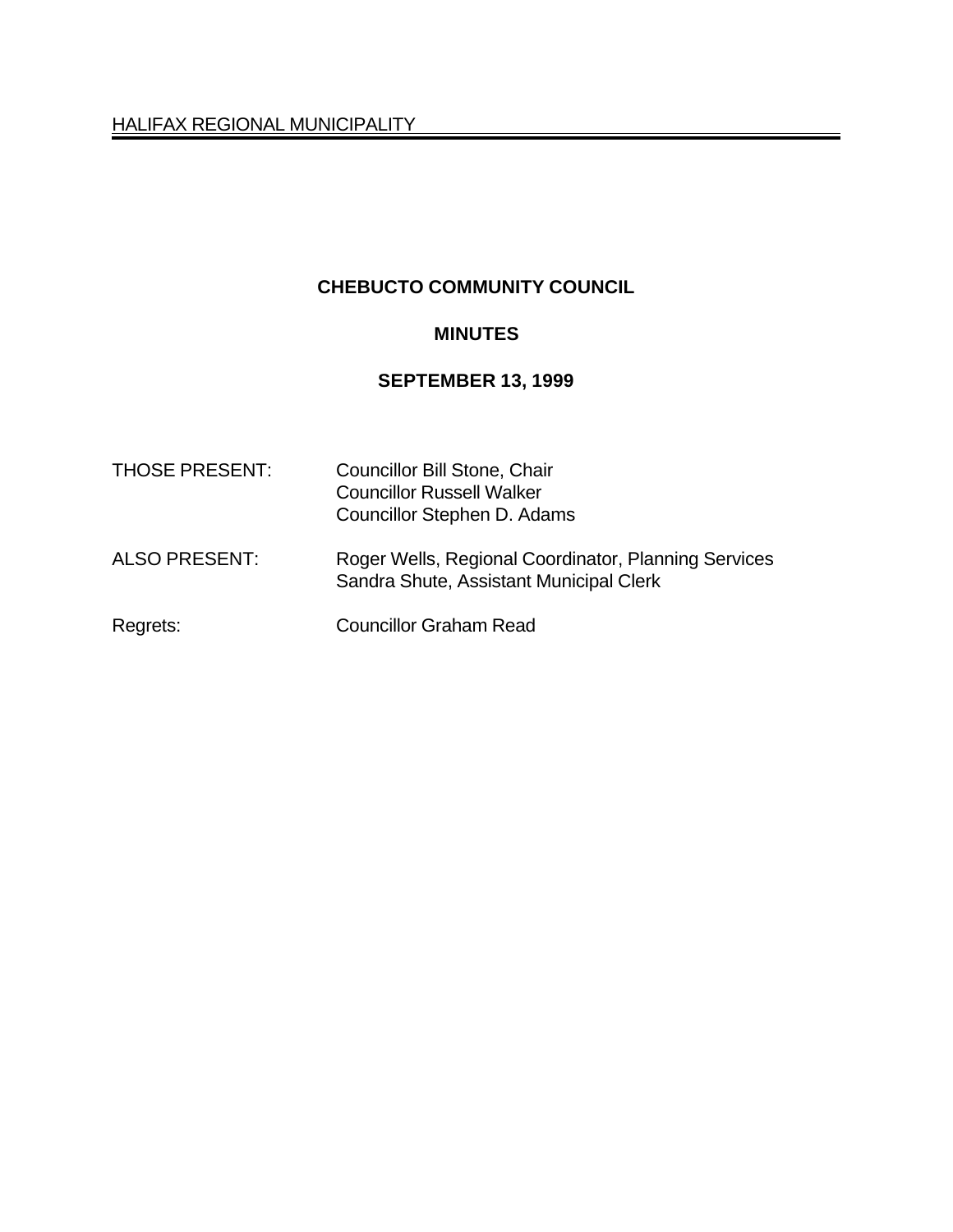# **TABLE OF CONTENTS**

| 1.  |              |                                                                                                                                                                                                                     |  |
|-----|--------------|---------------------------------------------------------------------------------------------------------------------------------------------------------------------------------------------------------------------|--|
| 2.  |              | <b>Approval of Minutes</b>                                                                                                                                                                                          |  |
|     | 2.1<br>2.2   |                                                                                                                                                                                                                     |  |
| 3.  |              | Approval of the Order of Business and Approval of Additions and Deletions  4                                                                                                                                        |  |
| 4.  |              | <b>Business Arising Out of the Minutes</b>                                                                                                                                                                          |  |
|     | 4.1          | <b>Status Sheet Items</b><br>4.1.2 RCMP/Halifax Regional Police Responsibility  4<br>4.1.4 Feasibility of Community Transit - Sambro/Harrietsfield  5<br>4.1.5 Dumping - Harrietsfield and Williamswood and Gate  5 |  |
| 5.  |              |                                                                                                                                                                                                                     |  |
| 6.  |              |                                                                                                                                                                                                                     |  |
| 7.  |              |                                                                                                                                                                                                                     |  |
| 8.  |              |                                                                                                                                                                                                                     |  |
| 9.  |              | Correspondence, Petitions and Delegations                                                                                                                                                                           |  |
|     | 9.1          |                                                                                                                                                                                                                     |  |
| 10. | Reports      |                                                                                                                                                                                                                     |  |
|     | 10.1<br>10.2 | Appointment to Halifax County/Halifax Mainland Watershed<br>Case No. 00164 - Proposed Telecommunications Facilities                                                                                                 |  |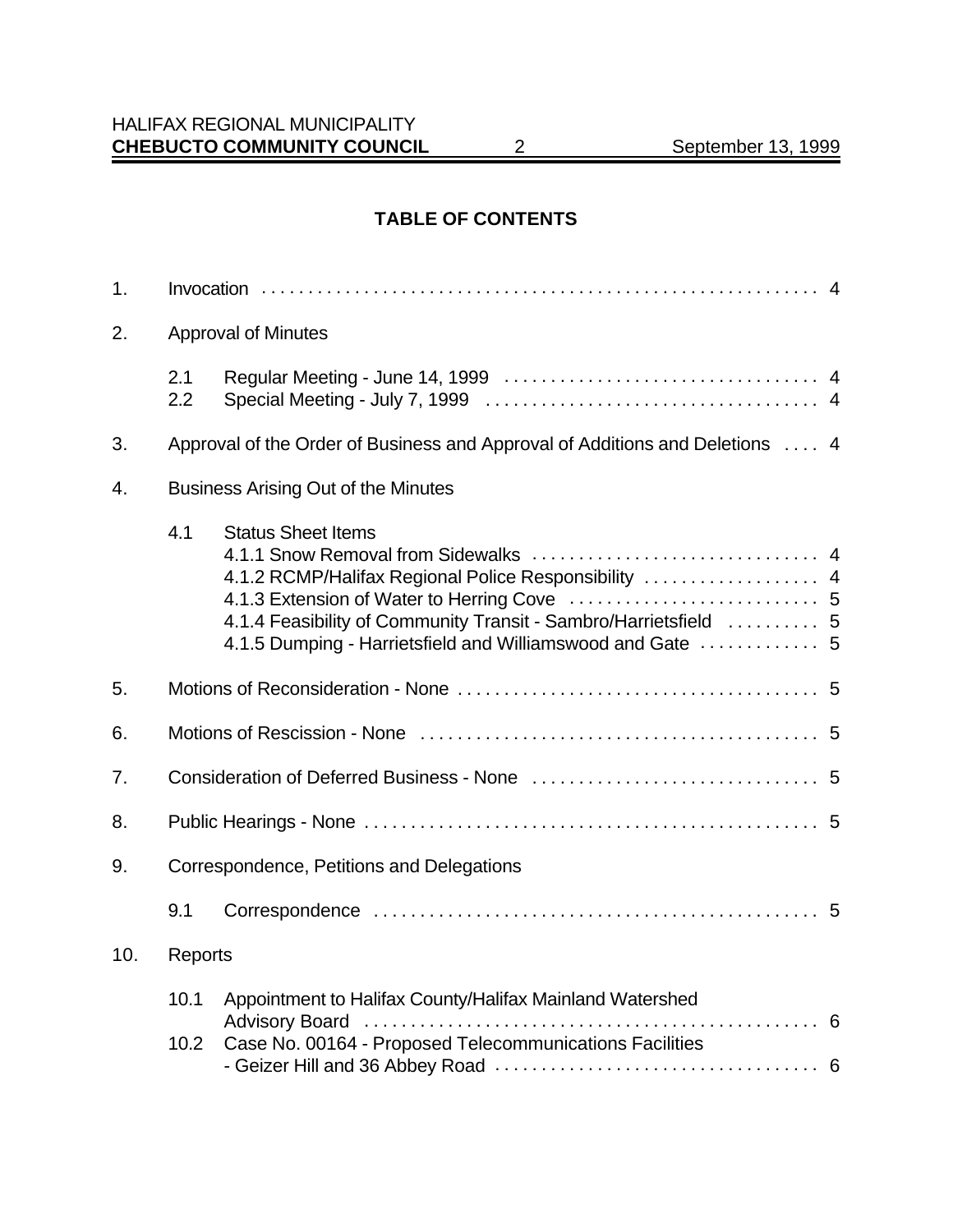|     | <b>HALIFAX REGIONAL MUNICIPALITY</b><br><b>CHEBUCTO COMMUNITY COUNCIL</b> | 3 | September 13, 1999 |
|-----|---------------------------------------------------------------------------|---|--------------------|
| 11. |                                                                           |   |                    |
| 12. | <b>Added Items</b>                                                        |   |                    |
|     | 12.1                                                                      |   |                    |
| 13. |                                                                           |   |                    |
| 14. |                                                                           |   |                    |
| 15. |                                                                           |   |                    |
| 16. |                                                                           |   |                    |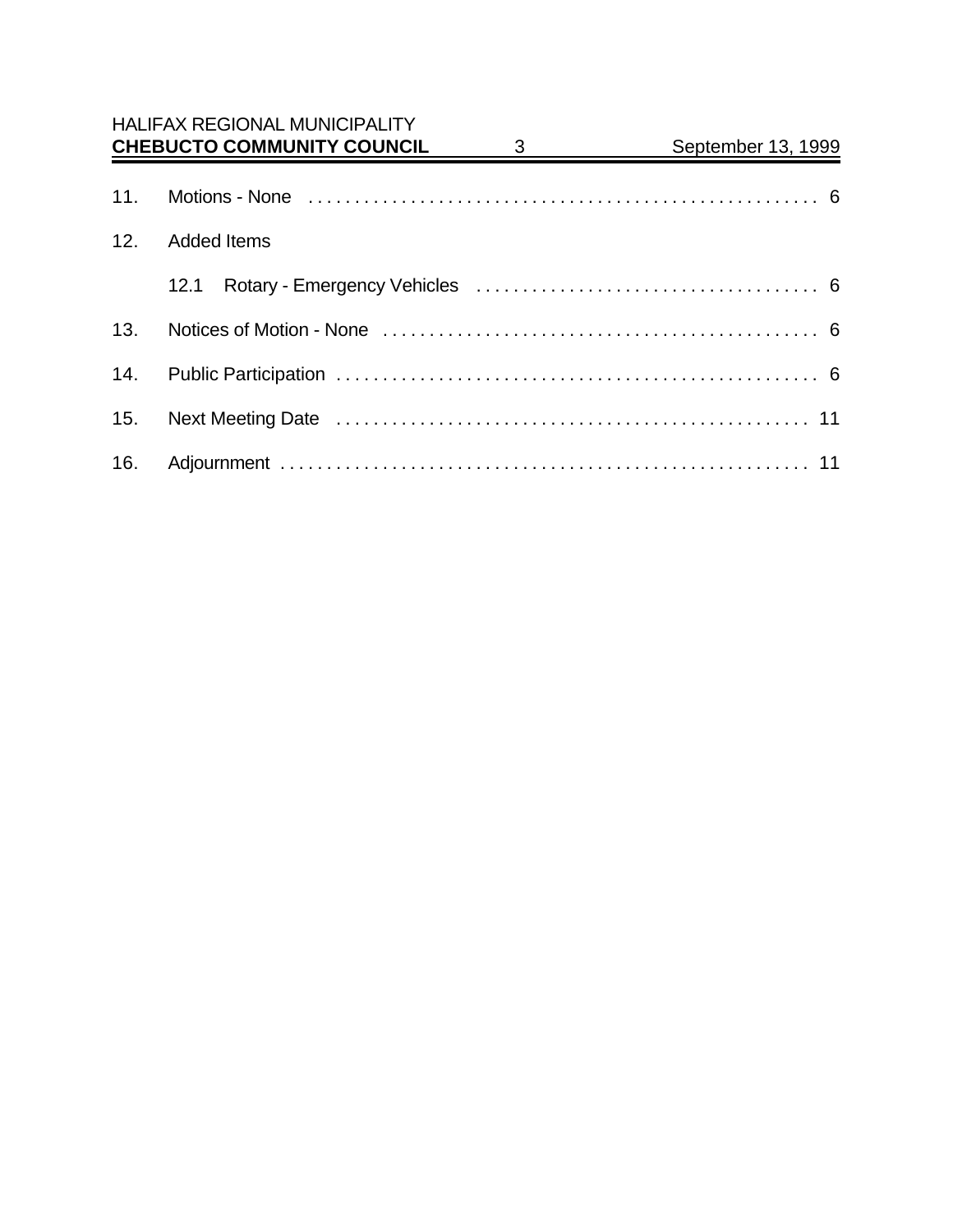#### 1. **INVOCATION**

The meeting was called to order with an Invocation at 7:00 p.m. at 2750 Dutch Village Road, Halifax.

*At a later point in the meeting, the Chair acknowledged the presence of Mary Ann McGrath, MLA, newly elected for Halifax Bedford Basin.*

## 2. **APPROVAL OF MINUTES**

## 2.1 **Regular Meeting - June 14, 1999**

**MOVED by Councillors Walker and Adams to approve the Minutes of meeting held on June 14, 1999 as circulated. MOTION PUT AND PASSED.**

## 2.2 **Special Meeting - July 7, 1999**

**MOVED by Councillors Walker and Adams to approve the Minutes of Special Meeting held on July 7, 1999 as circulated. MOTION PUT AND PASSED.**

# 3. **APPROVAL OF THE ORDER OF BUSINESS AND APPROVAL OF ADDITIONS AND DELETIONS**

Added Item: Councillor Adams - Rotary - Emergency Vehicles

**MOVED by Councillors Adams and Walker to approve the Order of Business as amended. MOTION PUT AND PASSED.**

# 4. **BUSINESS ARISING OUT OF THE MINUTES**

#### 4.1 **Status Sheet Items**

4.1.1 Snow Removal from Sidewalks

Councillor Walker indicated that his latest request had been about commercial assessments and he hoped that staff would now take into consideration the new assessment rates.

#### 4.1.2 RCMP/Halifax Regional Police Responsibility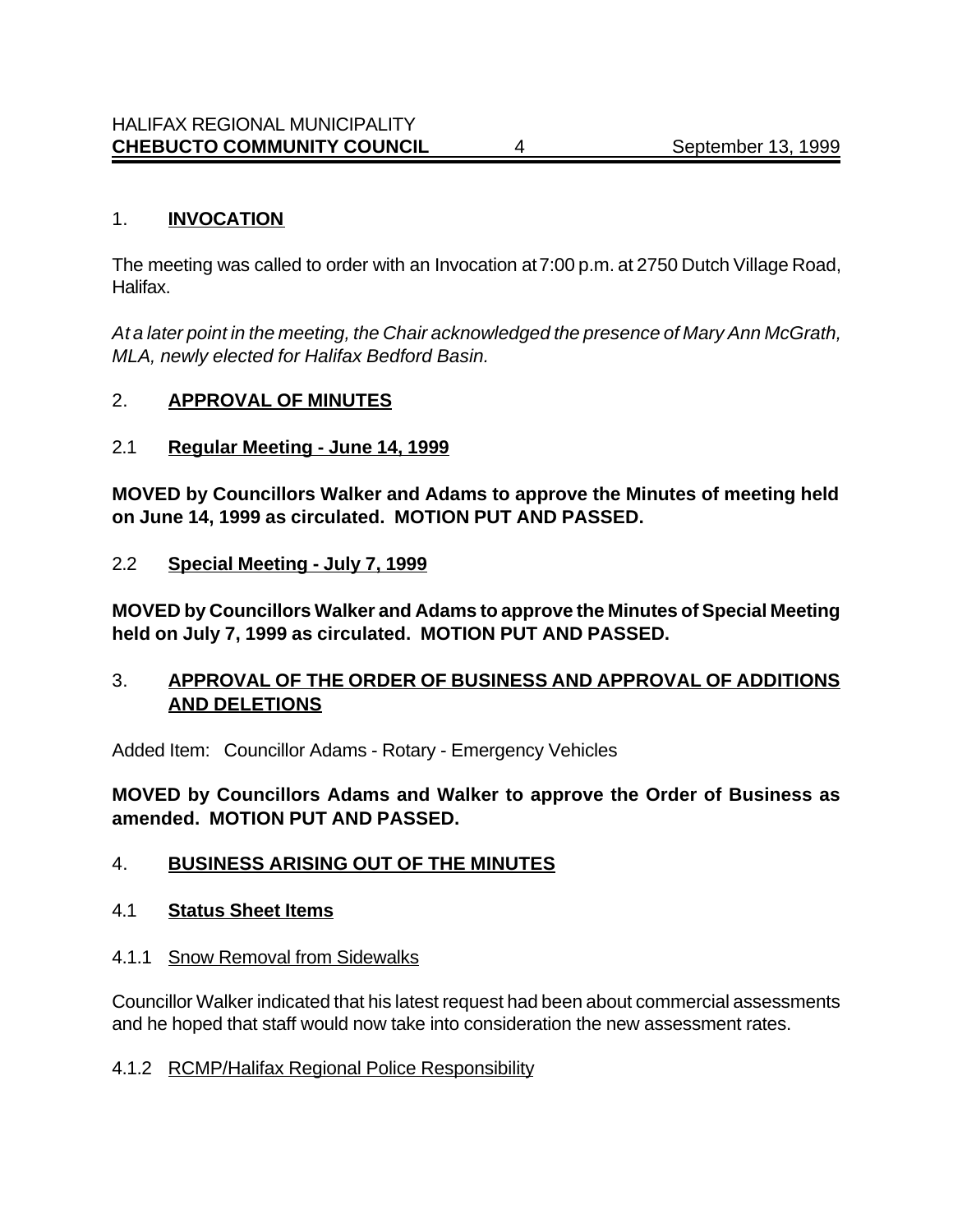No additional information available.

#### 4.1.3 Extension of Water to Herring Cove

The Clerk read a copy of an e-mail which indicated that the Terms of Reference have been drafted and circulated to various departments for review and comment. A report should be ready for Regional Council by early October.

#### 4.1.4 Feasibility of Community Transit

No additional information.

#### 4.1.5 Dumping - Harrietsfield and Williamswood

No additional information.

#### 5. **MOTIONS OF RECONSIDERATION** - None

- 6. **MOTIONS OF RESCISSION** None
- 7. **CONSIDERATION OF DEFERRED BUSINESS** None
- 8. **PUBLIC HEARINGS** None

# 9. **CORRESPONDENCE, PETITIONS AND DELEGATIONS**

## 9.1 **Correspondence**

Councillor Adams submitted a letter undated from Steve Anderson, Vice Chair, Herring Cove Ratepayers Association and recognized Brian Dempsey, Chair, Herring Cove Ratepayers Association, who was in attendance. He then read the letter regarding on-going planning and development in the Herring Cove area.

Councillor Adams requested that a report be prepared as a result of this letter and look at the possibility and feasibility of setting up a Planning Advisory Committee specifically for Herring Cove. He stated his reason for looking into the Planning Advisory Committee was that the former District 5 area has issues that are far removed from the traditionally urban areas of HRM with very special requirements and needs. In his opinion, it was appropriate that Herring Cove have a PAC to develop specifically with those issues.

It was agreed to request the report.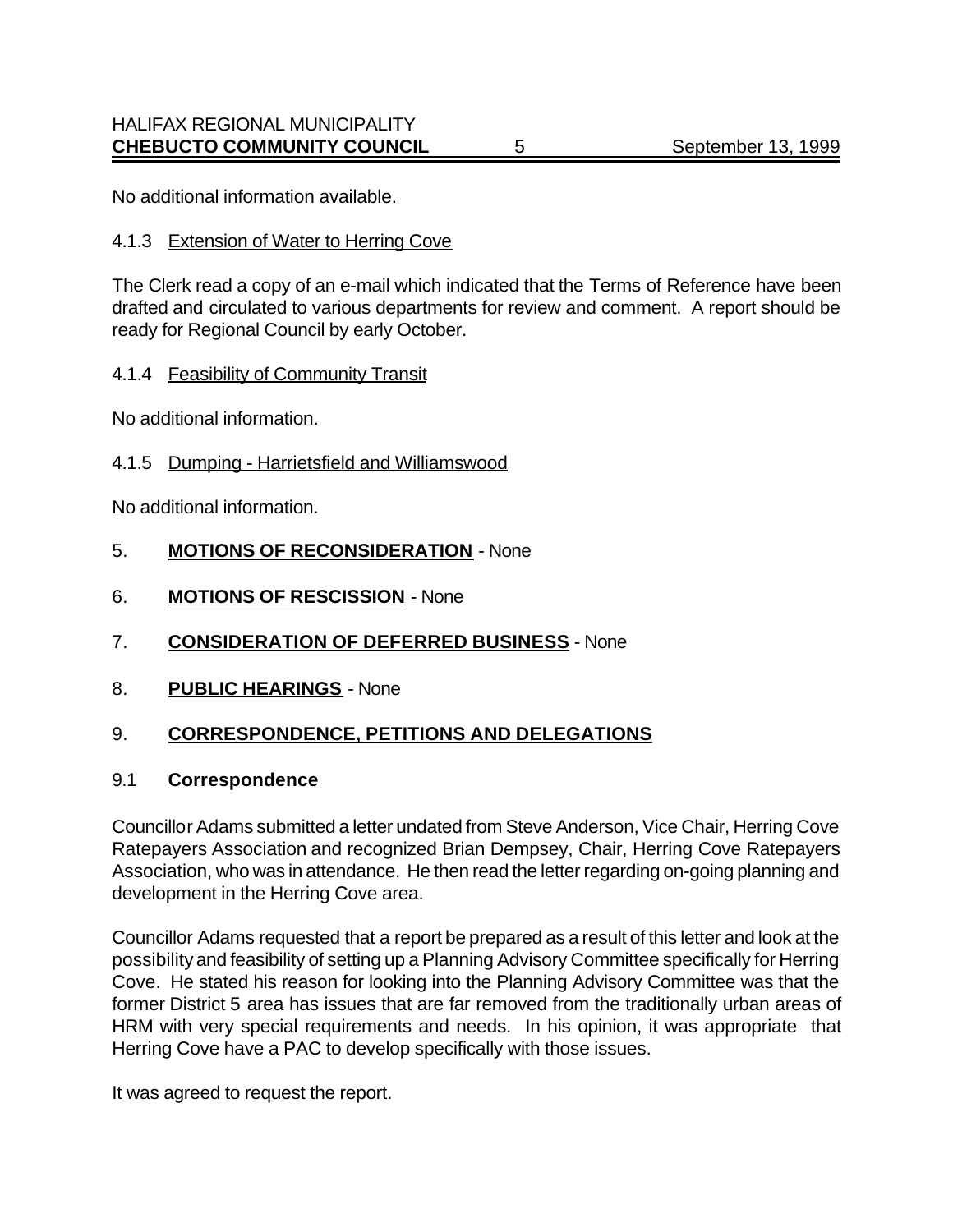### 10. **REPORTS**

## 10.1 Appointment to Halifax County/Halifax Mainland Watershed Advisory Board

**MOVED by Councillors Adams and Walker to defer this matter until the next meeting when Councillor Read will be in attendance for his direction. MOTION PUT AND PASSED.**

## 10.2 **Case No. 00164 - Proposed Telecommunication Facilities - Geizer Hill and 36 Abbey Road**

A Staff Report dated September 3, 1999 was before Community Council.

Councillor Walker asked if these towers would be the same as on Granbury Place. Mr. Wells, Regional Coordinator, Planning Services responded they were.

Councillor Walker advised that he had not received any calls.

## **MOVED by Councillors Walker and Adams to support the proposal by Clearnet PCS Inc. to locate telecommunication facilities as proposed for 36 Abbey Road and Geizer Hill Road, Halifax. MOTION PUT AND PASSED.**

11. **MOTIONS** - None

#### 12. **ADDED ITEMS**

# 12.1 **Rotary - Emergency Vehicles**

Councillor Adams explained that there are certain times - not traditionally peak times - i.e. Friday afternoon around 1:00 p.m. when, for no apparent reason, there are traffic jams at the Rotary. He requested that a report be provided as to what contingency plans are in place should fire, police, ambulance vehicles be required to get through in a hurry.

It was agreed that a report would be requested in this regard.

#### 13. **NOTICES OF MOTION** - None

# 14. **PUBLIC PARTICIPATION**

Councillor Stone noted that an Information Report dated August 31, 1999 re Kearney Lake Area - Safety Concerns was available.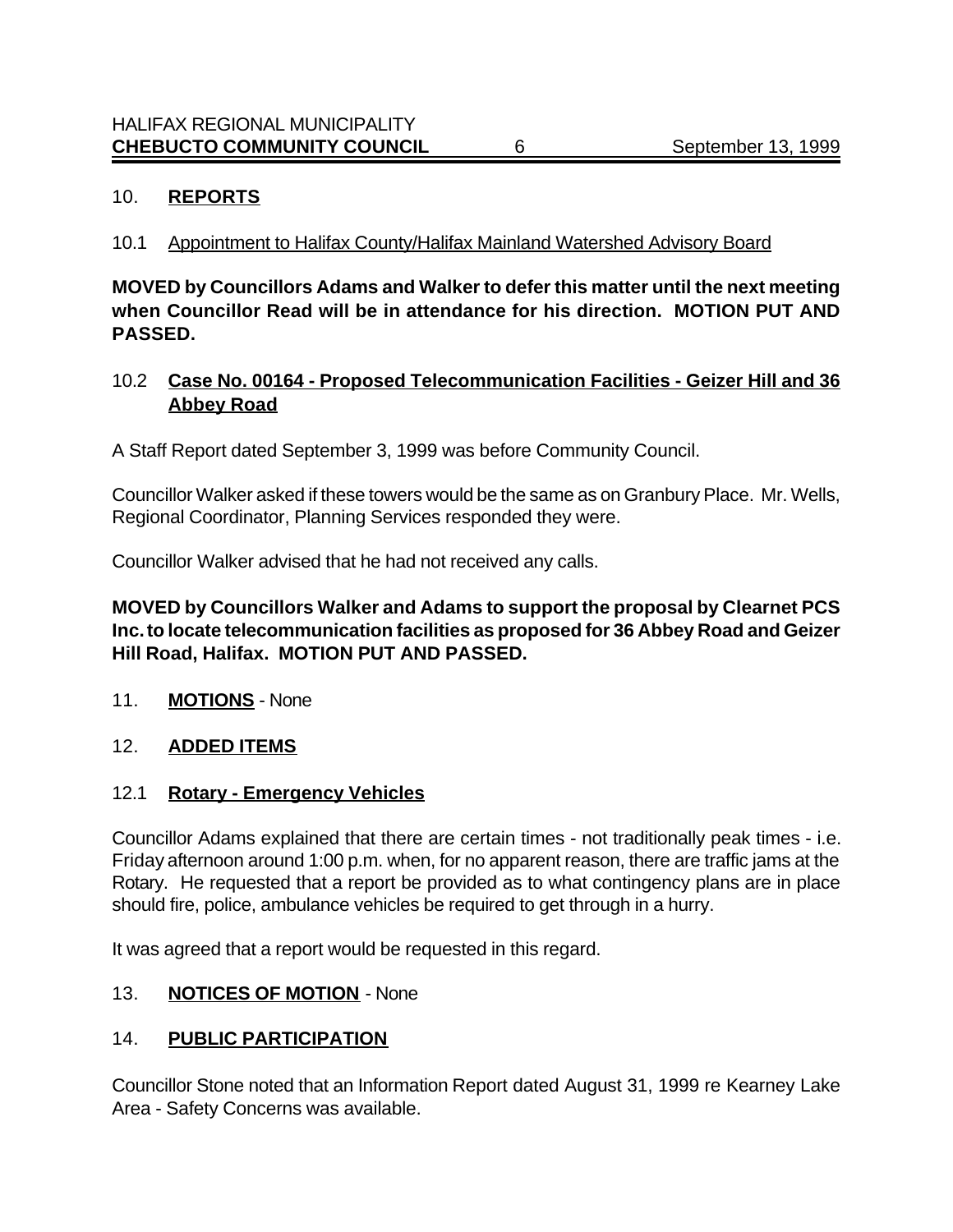Ms. Debbie Hum, 169 Cresthaven Drive raised the following points:

- S With regard to billboards, she expressed concern that billboards at Avery's and Wedgewood Motel appear in close proximity of crosswalks on Kearney Lake Road, obscuring the view of the crosswalks because you are looking up at the billboards instead of looking at the crosswalk. As well, they were located in a residential area. The "Love Goddess" billboard was located close to schools and, in her opinion, not appropriate in that location. The proposed billboard amendments will address a number of issues. She would be attending the Public Hearing on billboards at Regional Council on September 14.
- S With regard to clear cutting in the Hemlock Ravine area, she realized the property in question was privately owned; however, there would certainly be an impact on Hemlock Ravine. She encouraged HRM to take the initiative to review the whole process and ensure this never happens again as you cannot recover 400 year-old hemlock trees.
- S With regard to traffic and safety in the Kearney Lake Road area, she expressed appreciation for anything the Police Department does do to address traffic and safety issues on Kearney Lake Road. There was, however, in her opinion, more that could be done that was not the responsibility of the police. Nothing has been done with regard to traffic volumes on Kearney Lake Road - which has seen an increase due to rerouting of traffic from the Bedford Highway and increased traffic again since school started. She begged Council to address the situation both immediately and long term. Vehicles are going through crosswalks, children and pedestrians are being caught in the middle of the street. The Dunbrack/Kearney Lake intersection has to be redesigned to address the problem of the merging/yield lane coming up on Kearney Lake Road outbound. Crosswalks at Grosvenor and Wedgewood Avenue are affected. Although Mr. McCusker indicated he would look at something on a more permanent basis in the next fiscal year, she stressed the fact that someone could have a serious accident before that time. The actual design of the crosswalks and the RA-5 lights were non-functional and did not allow anyone to cross safely. She suggested neon signs similar to those at Glendale Drive installed as a pilot project. Another suggestion was a painted stop bar across Kearney Lake Road so vehicles can stop further away instead of coming right up to the crosswalk.
- S She referred to a problem with Exit 2 on and off ramps from the 102 onto Kearney Lake Road. Inbound into Halifax from Bedford, turning left on the off ramp to Kearney Lake Road, there was a blind corner which was dangerous. She had requested that the MLA address the solution, as well as HRM. She suggested straightening the highway and extending the off ramp out further so there is no blind corner. The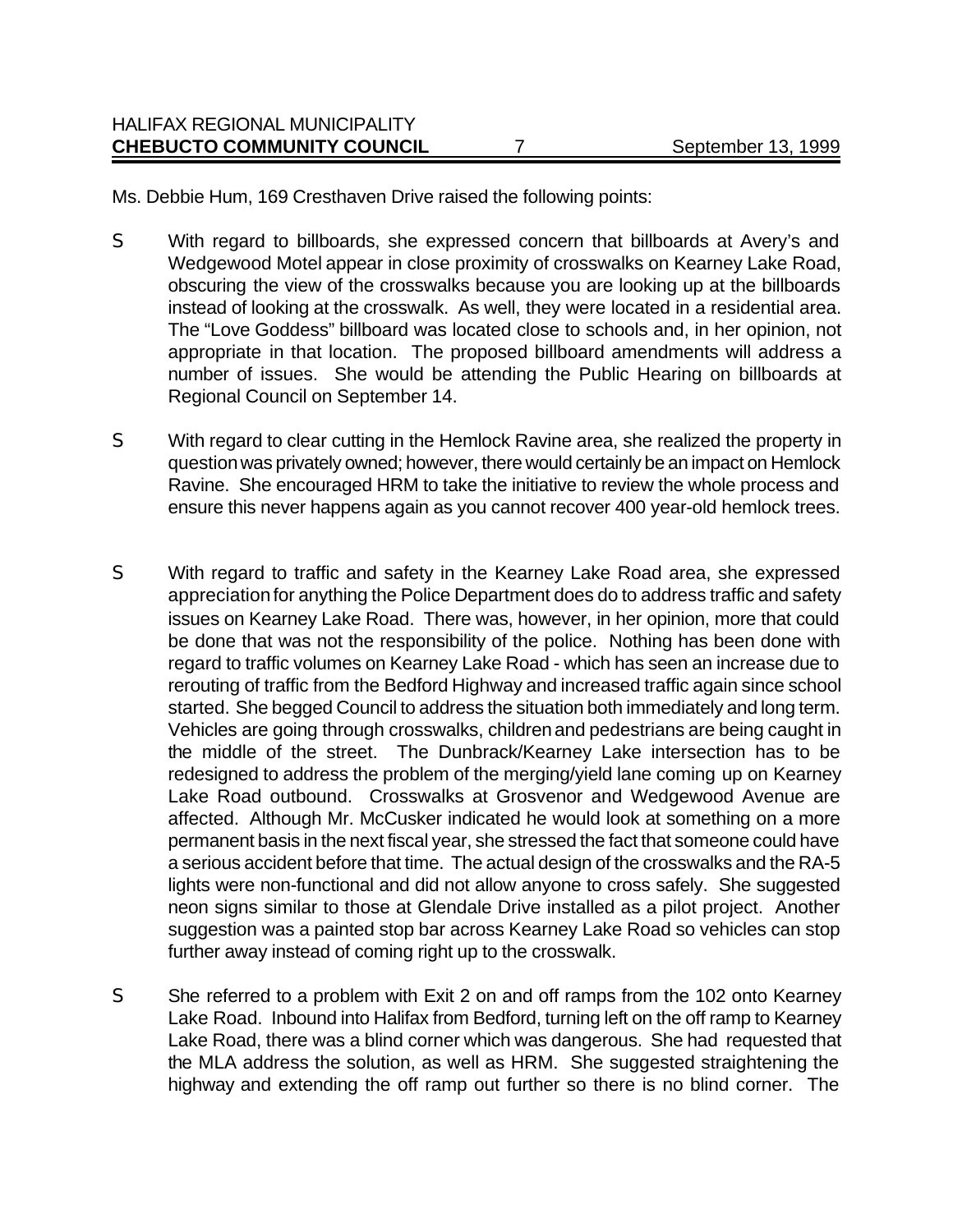| <b>HALIFAX REGIONAL MUNICIPALITY</b><br><b>CHEBUCTO COMMUNITY COUNCIL</b> | September 13, 1999 |
|---------------------------------------------------------------------------|--------------------|
|                                                                           |                    |

shoulder of the road near the quarry could be utilized to straighten out the road. She requested HRM's co-operation with the province to address this situation.

Councillor Stone, in reply, acknowledged that the exit concerns were provincial highway responsibility but he felt that discussion could take place with the new MLA to work together to try to improve the exit. He noted that some of the increased traffic was from the outlying areas and there might be an opportunity to reduce speed of the traffic. He noted a report from Insp. Falkenham who responded very quickly to policing concerns. There would have to be on-going discussions with Mr. McCusker to see what his department can do.

Mr. Hiram Tiller, 4 Thackeray Close raised the following points:

- S He asked why there had been no public participation for the development of a limited number of homes, apartments and a new school off Langbrae Drive. As well, he understood that playground usage at the new school would entail some public consultation but there had not been any public participation. A sizeable amount of land was involved with the playground but he did not know who the land had been turned over to.
- S With regard to Bayers Lake Interchange, he advised he had spoken to Paul O'Brien, Department of Transportation who indicated there was no money available for a design study and it would be more advantageous to HRM to have the improvements than the province. He asked who would be responsible when an accident occurs. He stated that, in his opinion, this was a priority item and unless Community Council makes an effort to keep current on the status, there would be serious loss of life.
- S He agreed that there was excessive speeding on Kearney Lake Road. He suggested a solution of setting up an old radar system on a permanent basis which would have a red light come on when someone is speeding. It would not be an infraction unless the police were present, rather an indication to the driver of excessive speed.

Councillor Stone, in response to Mr. Tiller's points, advised that with regard to the Lacewood/102 Interchange, the intention is for HRM to do some work on that but cannot do it without Department of Transportation doing its part. It had been agreed that the design would be cost shared with DOT but the ramps and lights were the responsibility of DOT. HRM will be doing the sidewalk area but cannot do it until the go ahead is received from DOT. The DOT budget has been tied up by the provincial election and it appears that everything has been put on hold until the new government decides its priorities. This intersection has always been a priority with HRM, however. He was glad the new MLA was in attendance to hear the concerns. There was money in HRM's budget but if DOT does not do its part, then improvements will be done at the other end of Chain Link Drive because the money has been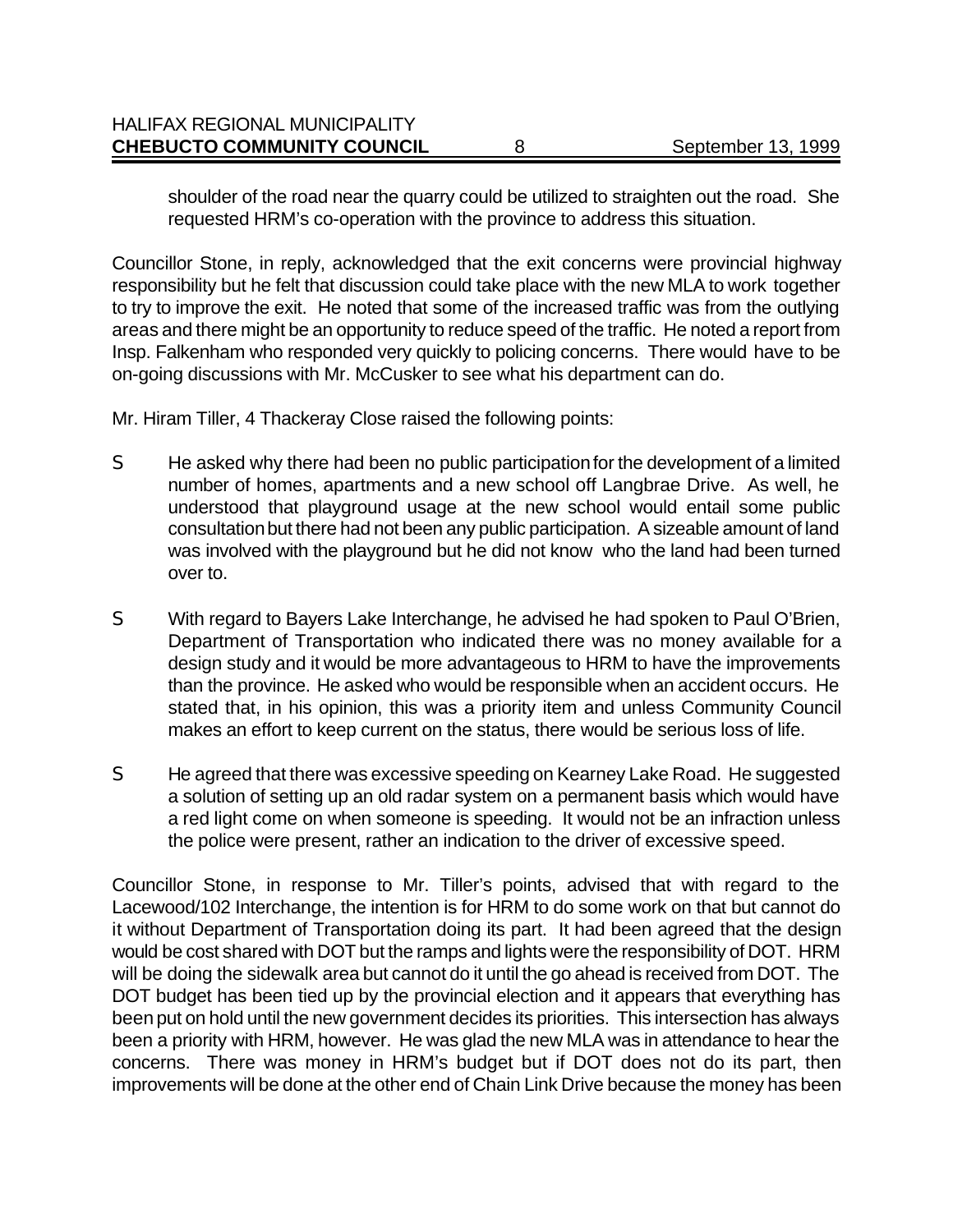| <b>CHEBUCTO COMMUNITY COUNCIL</b>    | September 13, 1999 |
|--------------------------------------|--------------------|
| <b>HALIFAX REGIONAL MUNICIPALITY</b> |                    |

allotted for Chain Lake Drive improvements. HRM has a policy that abutters have to cost share the sidewalk.

With regard to the school in the Langbrae Drive area, Councillor Stone advised that most of this has been through the public/private partnership. HRM has agreed to lease the land for a multi-purpose field to the builders of the school because it was always going to be an active recreation facility. The developers of the school are going to pay for it.

Ms. Patricia Manuel, Forward Avenue stated her comments were with regard to the Hemlock Ravine issue but with a broader view of the responsibilities of Community Council as a whole towards parks in the area. She advised there were four regional parks - Hemlock Ravine, Shubie Park, Point Pleasant Park and Fleming Park. Chebucto Community Council had Hemlock Ravine Park and Fleming Park under its jurisdiction. People were caught unawares by the clear cutting on the property adjacent to Hemlock Ravine Park. Unfortunately, it was an as-of-right development opportunity. There was a responsibility to the rest of the residents to protect the parks through the development process. Development impacts will cause problems for these parks, not just now but in the future. There needed to be vigilance to the kind of development being encouraged adjacent to park areas. If there were timely reviews of the Municipal Planning Strategies, a situation such as at Hemlock Ravine could be identified as potentially problematic and dealt with through an amendment to the MPS for the area. This should be a warning to all who live in the four Districts making up the Community Council area. To be vigilant, it was necessary to know the MPS very well, push for reviews of those strategies when the time comes for review, identify those issues which will be problematic prior to the five-year mandate for review of the MPS, then push for an amendment before then. This was the only way to control development adjacent to park areas. She asked if members of Chebucto Community Council would take this on as a challenge as custodians for the parks. She acknowledged, however, that it was a regional issue.

Councillor Adams asked if Ms. Manuel was asking Community Council to dictate to people what they can do with their own property. In response, Ms. Manuel stated she could not ask that but residents and Councillors could look at the MPS and the uses of the land. As well, Subdivision Regulations have to be scrutinized.

Councillor Adams asked what Community Council could do to prevent clear cutting as it appears the issue is clear cutting of Hemlock Ravine. In response, Ms. Manuel stated the end result was the clear cutting of Hemlock Ravine but there should be a very vigilant approach to review the MPS with particular regard to pressures of development. With respect to the area clear cut, it was zoned for apartments but certainly within the Subdivision Regulations, there was capacity to provide for some form of public input or to provide for the kind of buffers you could acquire through Contract Development.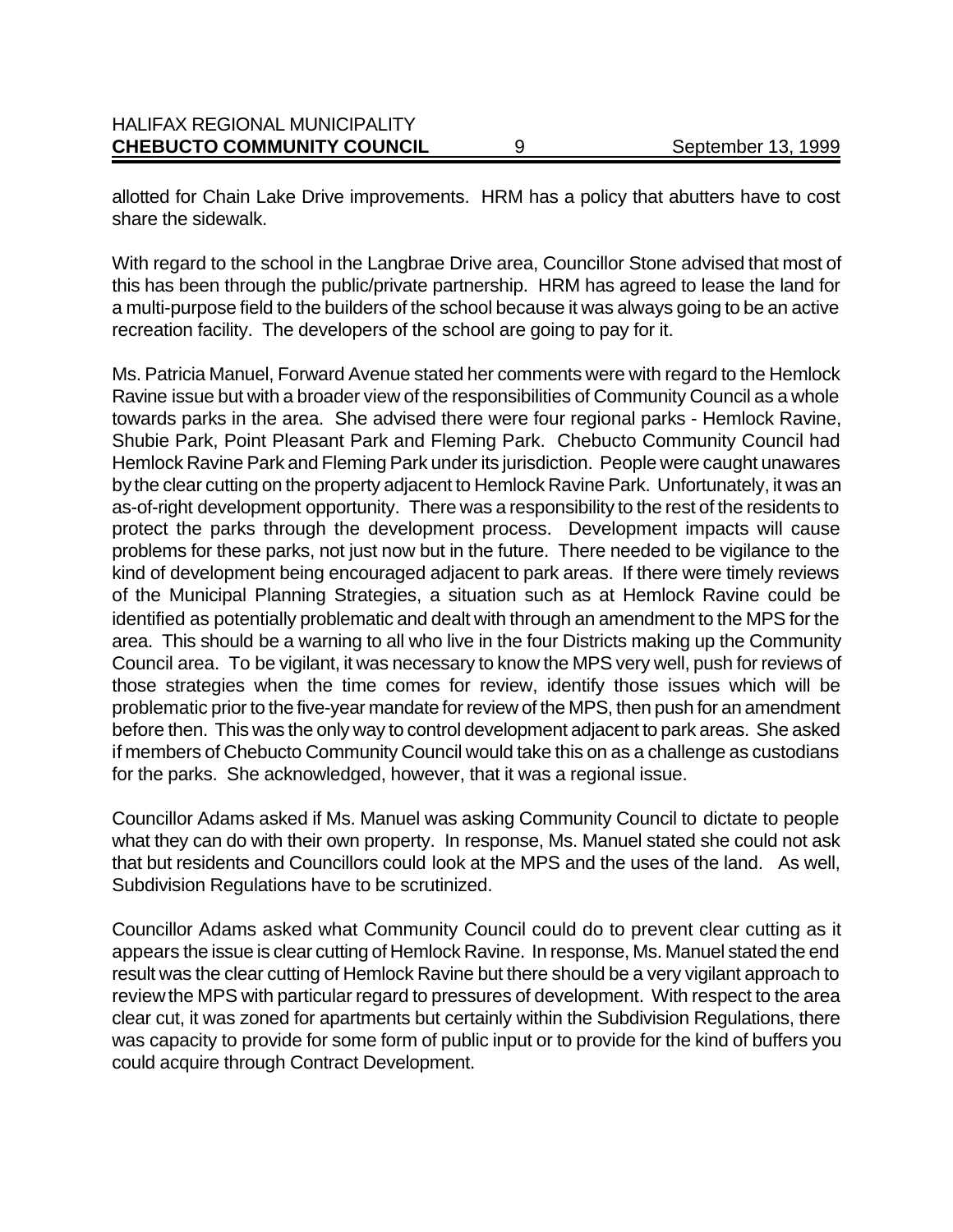### HALIFAX REGIONAL MUNICIPALITY **CHEBUCTO COMMUNITY COUNCIL** 10 September 13, 1999

Councillor Adams then asked if, even if there was a Development Agreement, was she asking Community Council to dictate what they can and cannot do on their own property. Ms. Manuel, in response, stated that a Development Agreement could do that.

Councillor Adams then asked if a report could be provided from staff indicating whether or not it was possible to do what Ms. Manuel was asking.

Ms. Mary Ann McGrath, MLA, 23 Hamshaw Drive raised the following points:

S As far as telling people what they were allowed to do on their own property, she pointed out that there were enough By-laws dictating that and it was nothing new. HRM was probably the only major municipality in Canada that does not have a regulation in place that requires a permit before any cutting and site development is done.

Councillor Adams pointed out that By-laws allowed the protection of quiet enjoyment of one's property.

- S There will be a Public Information Fair dealing with the new school in Clayton Park West at Grace Chapel on September 16 at 7:00 p.m. They will be looking for people to sit on three Committees - Technology Issues, Community Use of the Learning Centre and Site Naturalization.
- S There will be a Public Information Meeting on Monday, September 20 at 7:00 p.m. at Grosvenor Wentworth School re the Hemlock Ravine.
- S With respect to Kearney Lake Road traffic, having presented a Petition to Community Council in June, she was pleased to see a report back dealing with some of the concerns but there was still no information regarding others, such as the moving of a stop sign at Saskatoon Drive, parking signs and cutting of trees along Kearney Lake Road. As well, there has been no information regarding the speed limit along Kearney Lake Road. She requested consideration of an updated study on traffic volumes along Kearney Lake Road, speed counts and counts of cross traffic where Kearney Lake Road is crossed by Wedgewood Drive and Broadholme. She asked Community Council's assistance to have a public meeting with the residents along Kearney Lake Road to address the problems and look for solutions. She offered to organize the meeting but would require assistance from various departments to have expertise opinion to conduct a useful meeting.

It was agreed to request a report from appropriate departments.

15. **NEXT MEETING DATE** - Monday, October 4, 1999.